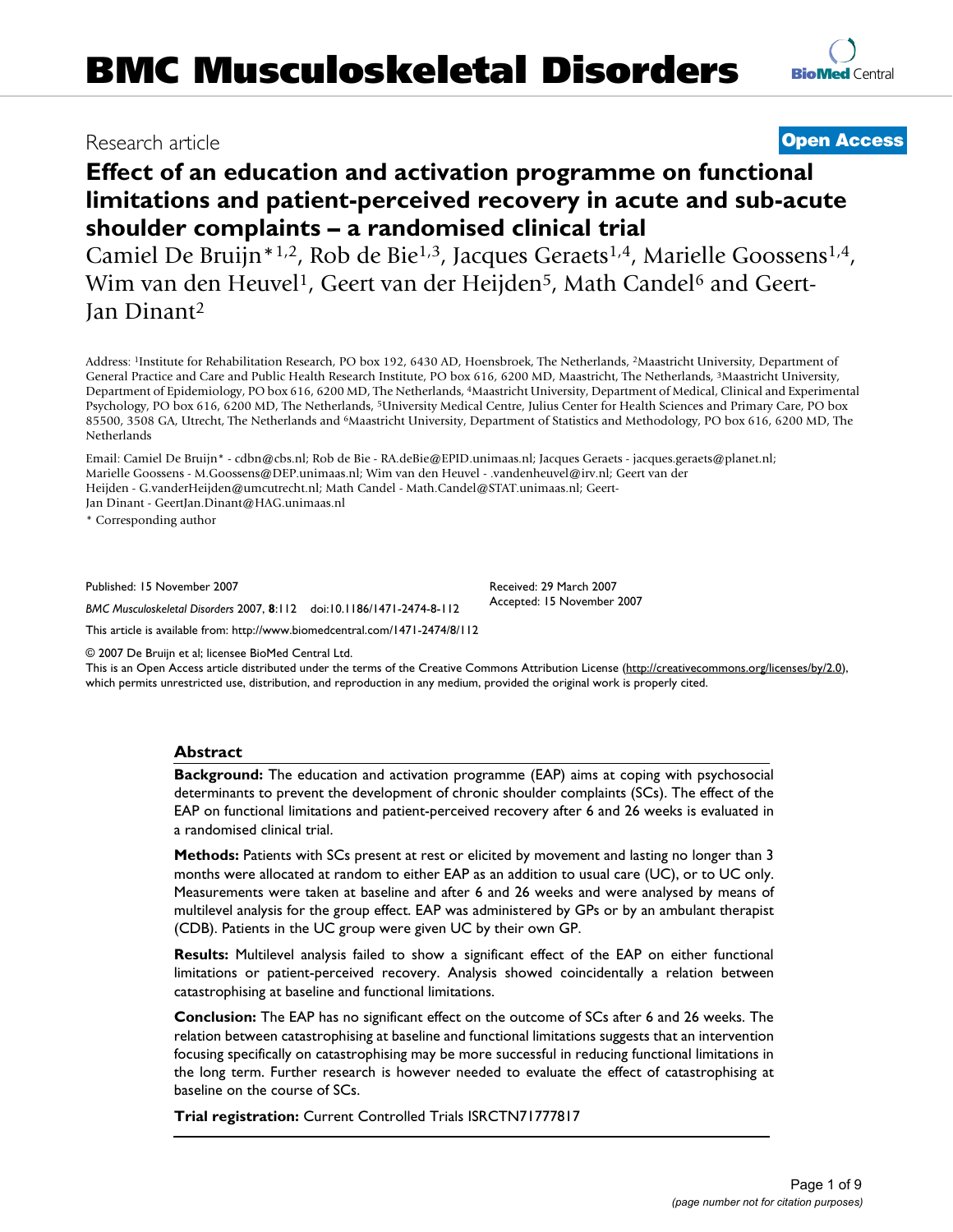### **Background**

Psychological and social factors are known to play a role in the development and persistence of chronic musculoskeletal diseases [1-3]. Furthermore, previous studies showed that therapies aimed at coping with psychosocial determinants are promising interventions to prevent musculoskeletal pain from becoming chronic [4-8]. Up till now, usual care (UC) in patients with shoulder complaints (SCs) in the Netherlands has mainly focused on the biomedical determinants mentioned in the clinical guidelines of the Dutch College of General Practitioners [9]. Since half of all newly presented episodes of SCs in general practice last for at least six months, a therapy aimed at coping with psychosocial determinants may reduce the proportion of SCs that become chronic [10].

We have therefore developed an education and activation programme (EAP) aimed at coping with psychosocial determinants to prevent the development of chronic SCs. Psychosocial determinants influence cognitions and behaviours. The EAP attempts to steer these cognitions and behaviours in the desired direction to avoid the development of inadequate cognitions and maladaptive behaviours. In this context, cognitions refer to the way patients think about their SCs and what these complaints mean to them, in terms of thoughts, beliefs, attitudes and self-efficacy expectations [11], whereas behaviour refers to the patients' observable actions [12].

Our hypothesis is that in the acute and sub-acute stages of the SCs, cognitions and behaviours are easily susceptible to modification, which means that the EAP can be administered in a brief intervention by specially trained general practitioners (GPs) or a trained ambulant therapist. A randomised clinical trial was set up to evaluate the effect of the EAP as an addition to UC, compared to UC alone, on patient-perceived recovery and changes in functional limitations of activities of daily living after 6 weeks and 26 weeks [13]. This paper presents the results of the randomised clinical trial as regards functional limitations and patient-perceived recovery after 6 and 26 weeks. The trial is part of a national study on shoulder complaints in general practice, which includes a prognostic cohort study with three randomised clinical trials in subcohorts. This study is funded by The Netherlands Organization for Health Research and Development (grant number 940- 31-085).

### **Methods**

### *Study design*

In our randomised clinical trial, patients were allocated at random to either EAP as an addition to UC, or to UC only. Measurements were taken at baseline and after 6 and 26 weeks by a self administered questionnaire. The 6 and 26 weeks questionnaires were sent and returned by mail. The 6 weeks measurement provided information on the immediate effect of the EAP as the EAP had to be administered within the six week period after the baseline measurement. The 26 weeks measurement provided information on the long term effect of the EAP. EAP was administered by GPs or by an ambulant therapist (CDB) if no EAP-trained GP was available near a patient's home. All GPs who provided EAP attended a three-hour training session, in which the EAP was introduced and role-plays were used to train the proper administration of EAP. The GPs received a training manual during this session in which the principles of the EAP were summarized. Patients in the UC group were given UC by their own GP, unless their GP had attended the EAP training. In that case, UC was administered by a colleague from the same GP group practice, to avoid contamination. The design of this study has been described in detail in a previous publication [13]. The Medical Ethics Committee of the Institute for Rehabilitations Research in association with Rehabilitation Foundation Limburg has approved this randomised clinical trial.

### *Patients and procedure*

Eligible patients had consulted their own GP or responded to advertisements in local newspapers calling on people with a new and untreated episode of SCs that had lasted less than three months and produced complaints at rest or complaints elicited by shoulder movement. Patients were included if they were older than 18 years and living in the south of the Netherlands. Additional inclusion and exclusion criteria are given in table 1.

#### **Table 1: Inclusion and exclusion criteria**

| Inclusion criteria                                                                                                | <b>Exclusion criteria</b>                                        |
|-------------------------------------------------------------------------------------------------------------------|------------------------------------------------------------------|
|                                                                                                                   |                                                                  |
| • SC present at rest or elicited by movement                                                                      | • Prior fractures and/or surgery of the shoulder                 |
| • SC episode lasting no longer than 3 months                                                                      | • (Suspected) referred pain from internal organs                 |
| • First episode of SC for 12 months                                                                               | • SCs with a confirmed extrinsic cause                           |
| • Newly presented episode (no prior consultations or treatments for this<br>episode in the previous three months) | • Inability to complete a questionnaire independently            |
| • Older than 18 years                                                                                             | • Presence of dementia or other severe psychiatric abnormalities |
| • Living in the south of the Netherlands                                                                          |                                                                  |
|                                                                                                                   |                                                                  |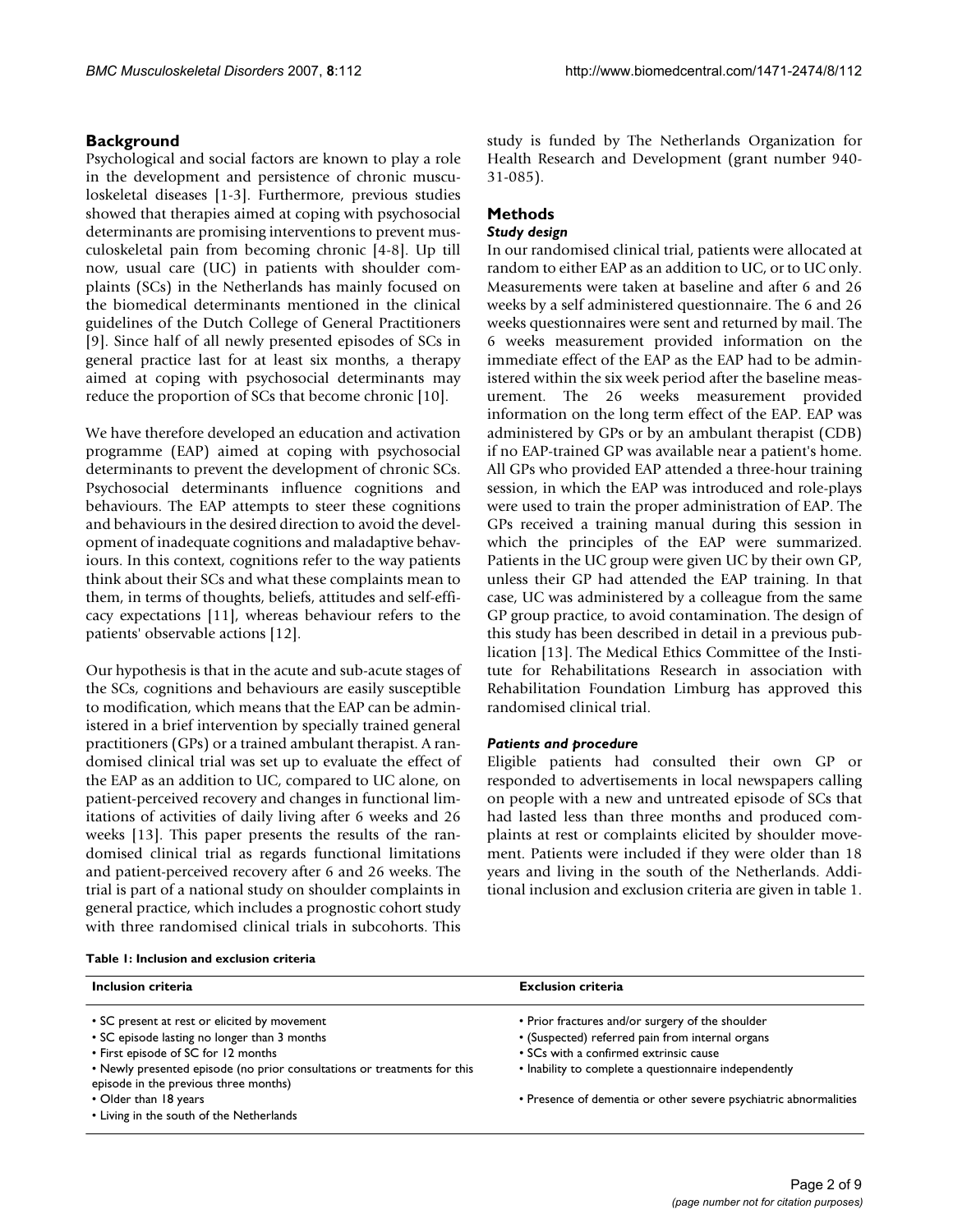The patient recruitment procedure in the consultation room was designed to minimize the time needed by the GP, since lack of time is often mentioned as one of the main barriers when recruiting patients in general practice [14]. GPs pointed out the existence of the EAP trial to patients with newly presented SCs, checked the inclusion and exclusion criteria and forwarded the patients' personal data by fax to the research centre. The patients had to give written permission for their personal data to be forwarded to the research centre. The GPs were advised to refer patients to the research centre for further information about the EAP trial. Patients responding to the advertisements were first screened by telephone for inclusion and exclusion criteria. Patients meeting the inclusion criteria were subsequently visited by an independent GP involved in the EAP trial (EAP-GP). This EAP-GP provided the patients with a regular consultation for SCs. Personal data of eligible patients were forwarded to the research centre. In both recruitment strategies, the research assistant contacted patients within 2 weeks and took care of final inclusion and randomisation. The baseline questionnaire was handed out and after completion returned to the research assistant.

Blocked and concealed randomisation with blocks of 4 patients was used to allocate patients to either the EAP group or the UC group. An independent researcher used a computer-generated random sequence table to randomise the patients in each block. The seals of the prepared, numbered, opaque, sealed envelopes containing the treatment group were broken by the research assistant after eligibility had been verified and the patient had given written informed consent.

### *Blinding*

Neither the patients nor the GPs, nor the trained ambulant therapist, could be blinded for the allocated treatment. The ambulant therapist was also the researcher coordinating the randomised clinical trial and conducting the data analysis, but he was blinded for treatment allocation during the data analysis. The allocation code was kept by an independent researcher (JG) and was revealed only after data analysis had been completed.

### *Interventions*

The focus of EAP is to maintain or induce the proper cognitions by education and to stimulate adequate behaviour by means of advice on activities of daily living, using principles of operant conditioning (11). The programme consists of an educational and an activation part.

The educational part of the EAP consists of tailored information intended to take away the worries and answer questions patient may have regarding their SCs. Special care is taken to structure the information and advice that patients receive from other individuals in their social and health care environment. The information and advice are tailored to the patients' thoughts. Preconceptions on SCs are identified and altered if they are incorrect or reinforced if they are correct. The final aim of the educational part of the EAP is to provide patients with a realistic idea of their prognosis and the effect of treatment.

The activation part aims to assist patients in the continuation or resumption of activities affected by the SCs, despite the pain. The adverse effects of inactivity are discussed with the patients and activities that patients indicate to be affected by the SCs are closely monitored during the subsequent consultations. Schedules are set for the resumption or gradual increase of these activities, using a time-contingent approach, which means that the resumption or increase of activities occurs irrespective of pain experience but according to preset goals in time.

The EAP consists of a minimum of two sessions and a maximum of six follow-up sessions over a period of six weeks. Each session can last up to 20 minutes.

UC was administered according to the clinical guidelines of the Dutch College of General Practitioners [9].

### *Outcome Measures*

The first primary outcome measure, assessed at 6 and 26 weeks after randomisation, was patient-perceived recovery (PPR) [10]. Patients were considered recovered when they reported to be 'much improved' or 'fully recovered', on a 7-point ordinal scale, six weeks after randomisation.

The second primary outcome measure was a change in functional limitations of activities of daily living. This variable was assessed by the 16-item shoulder disability questionnaire (SDQ)[15], with a standardised scoring range of 0 to 100. A lower score on this questionnaire implies lower levels of functional limitations.

Several psychosocial variables were assessed at baseline. Anxiety, depression, somatisation and distress were assessed using the four-dimensional complaint list [16]. Catastrophising and coping were assessed by 6-level subscales of the Pain Coping and Cognition List (1: completely disagree; 6: completely agree) [17]. Mean subscale scores of 1 were classified as 'very low' (code =  $0$ ), scores between 2 and 6 were classified as elevated (code =  $1$ ) [17]. Other specific disease variables recorded at baseline were pain intensity, measured on a 10-point visual analogue scale; onset (quick or gradual); affected shoulder and having had prior episodes of SCs lasting at least 1 week.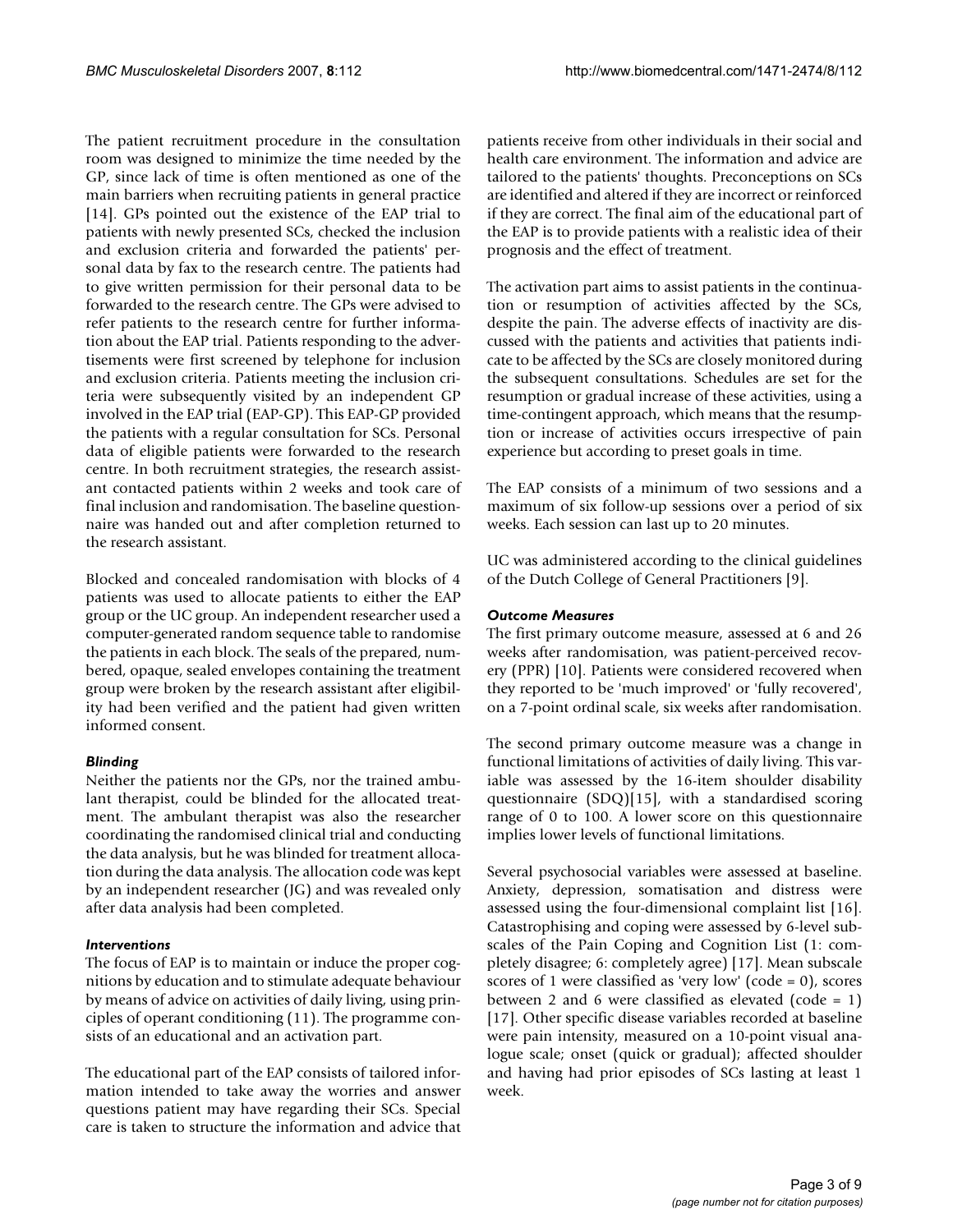### *Sample size*

About half of all newly presented episodes of SC in general practice are reported to last for at least six months. A number needed to treat of 4.5 after 26 weeks is considered clinically relevant. This implies an absolute reduction of 22% of the proportion of patients with SC after 26 weeks. With a two-sided alpha of 0.05 and a statistical power (1 β) of 0.80, 82 patients per treatment group were needed to detect a difference in favour of EAP compared to UC after 26 weeks.

### *Data analysis*

The baseline variables of the treatment groups were compared using chi-square tests and an independent samples t-test. Significant differences in baseline variables were considered to be potential confounders. The statistical data analysis was carried out according to the 'intentionto-treat' principle.

Patients attending the same GP cannot be assumed to be fully independent. Similarly, different observations for the same patient with SCs cannot be assumed to be independent either. Multilevel analysis was used to address this dependency due to clustering of data. The effect of treatment group (EAP group =  $1$ ; UC group = 0) was analyzed by means of linear multilevel analysis if SDQ was the outcome variable and logistic multilevel analysis if patient-perceived recovery was the outcome variable. Three levels of variance were distinguished: GPs, subjects and measurements.

In the linear multilevel analysis, baseline SDQ scores were entered into the model to adjust for differences at baseline. Since none of the patients were recovered at baseline, no adjustment was needed for patient-perceived recovery at baseline in the logistic multilevel analysis. Time of measuring was represented in the model by two dummy variables for the measurements at 6 and 26 weeks. Potential confounders were also entered into the linear and logistic model as independent variables. Finally, the interaction effect between the treatment group and the time of measuring was also included in the model.

The multilevel analyses resulted in estimates (and standard errors) of the fixed and random effects. Likelihood ratio (LR) test statistics were used to determine whether the estimates were statistically significant ( $p < 0.05$ ) in the linear multilevel analyses. Wald chi-square tests were used to determine the statistical significance of the estimates in the logistic multilevel analyses. Estimates that did not reach the required level of significance were excluded from the model in a top-down procedure, except for the intervention variable, leaving out the least significant estimates first. For the logistic multilevel analysis, these estimates were converted to odds ratios with their 95%

confidence intervals. All multilevel analyses were performed with MLwiN (version 1.10) [18,19].

## **Results**

# *Patients*

GPs referred a total of 133 patients for participation in the EAP trial, 74 of whom were actually included in the trial. In total, 64 patients responded to the advertisements. Of these, 44 met the selection criteria, as ascertained by a telephone interview. The subsequent visit by the EAP-GP resulted in the final inclusion of 37 patients. A total of 111 patients were thus eventually recruited to participate in the study (figure 1). Three patients dropped out after randomisation without receiving any treatment, and were therefore excluded from further analysis. After 6 weeks, complete data was available for 40 patients (77%) in the UC group and 48 patients (86%) in the EAP group. After 26 weeks, complete data was available for 35 patients (67%) in the UC group and 44 (79%) patients in the EAP group.

### *Baseline variables*

Table 2 shows that there were no statistically significant differences between the two treatment groups at baseline for any of the variables except catastrophising. The effect of baseline differences in catastrophising was evaluated by entering this variable into the multilevel analysis models.

### *Multilevel analyses*

Estimates with their standard error and levels of significance are presented in table 3 for the linear multilevel analyses of the SDQ scores. The interaction terms between the two dummy variables and the group variable did not reach significance and were excluded from the final model in the top-down procedure. This implies that the potential effect of treatment group was similar at both post measurements. In the final model, treatment group turned out to have no effect at either of the measurements. Catastrophising at baseline and baseline SDQ scores were significantly and positively related to SDQ scores at both post measurements. Time dummy 1 and time dummy 2 were significantly and negatively related to SDQ scores, suggesting that SDQ score, representing the level of functional limitations, decreases as time progresses.

Estimates with their standard errors and levels of significance for the logistic multilevel analyses of the PPR are presented in table 4. Data were interpreted by converting estimates to odds ratios (ORs). The top-down procedure resulted in the exclusion of the interaction terms from the logistic model. This implies that the potential effect of treatment group was similar for both post measurements. In the final analysis model, the treatment group had a non-significant (p = 0.1784) effect on patient-perceived recovery. A significant effect was found for time dummy 1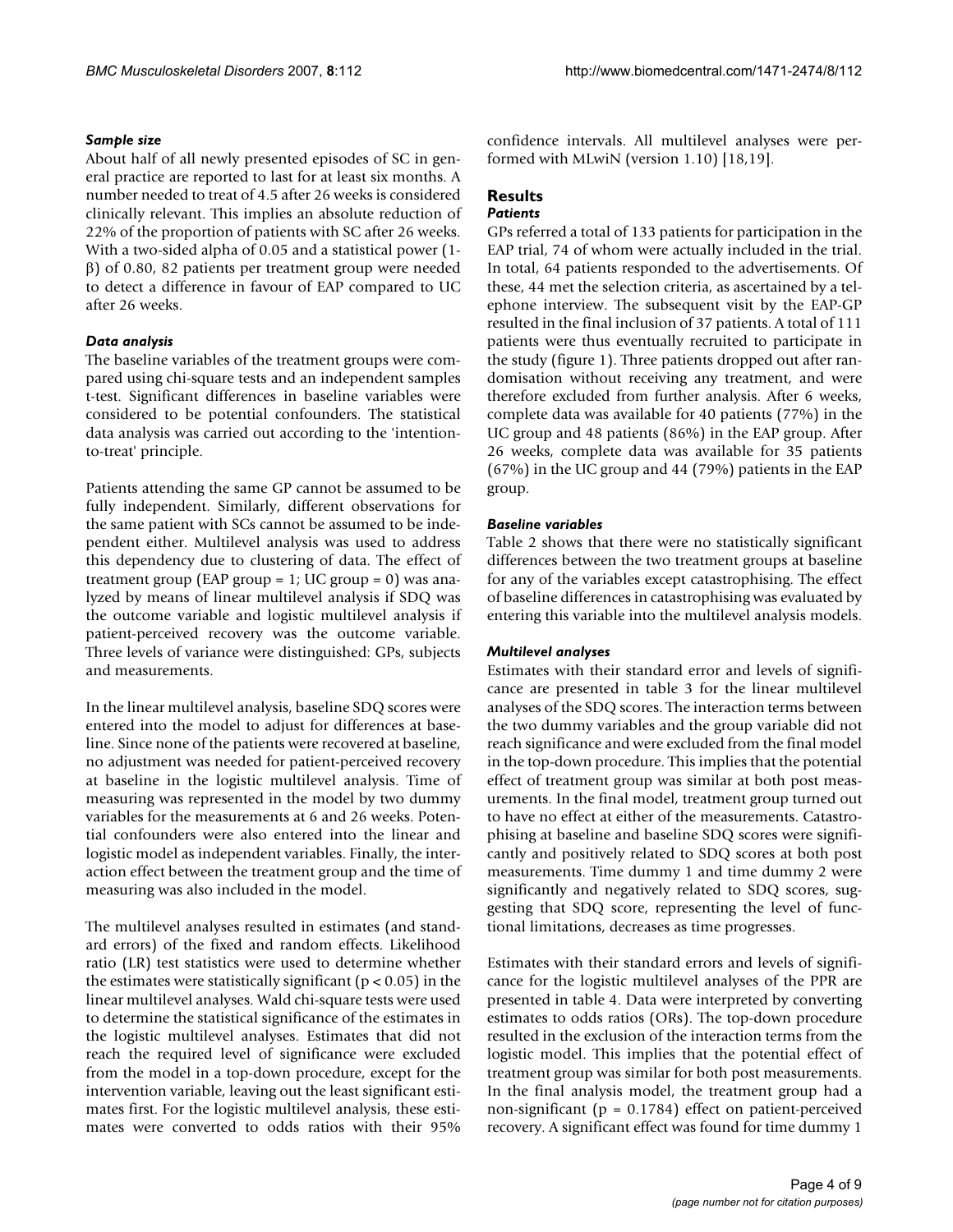

# Figure 1

Flow chart.

### **Table 2: Baseline variables**

|                                                       | <b>UC</b>     | <b>EAP</b>    | p-value                  |
|-------------------------------------------------------|---------------|---------------|--------------------------|
| Number                                                | 52            | 56            |                          |
| Demographic variables                                 |               |               |                          |
| Age (years) (SD)                                      | 49.9 (11.7)   | 48.4 (16.2)   | 0.572                    |
| Gender $\circlearrowleft$ (%)                         | 44            | 36            | 0.366                    |
| Specific disease variables                            |               |               |                          |
| Pain intensity T0 (mean + SD)                         | 5.2(2.3)      | 5.3(2.2)      | 0.887                    |
| Onset (quick) (%)                                     | 44            | 54            | 0.286                    |
| Affected shoulder (Left/right/both) (%)               | $42 - 52 - 6$ | $41 - 57 - 2$ | 0.538                    |
| Prior episodes of SCs lasting at least 1 week (% yes) | 42            | 49            | 0.482                    |
| <b>Outcome variable</b>                               |               |               |                          |
| SDQ score at baseline (mean and SD)                   | 60.8(24.1)    | 67.1(24.0)    | 0.175                    |
| <b>Psychosocial variables</b>                         |               |               |                          |
| Catastrophising (% very low)                          | 49            | 27            | 0.022                    |
| Coping (% very low)                                   | 12            | 8             | 0.463                    |
| Distress categories (low-medium-high; %)              | $79 - 17 - 4$ | $80 - 18 - 2$ | 0.815                    |
| Depression categories (low-medium-high; %)            | $94 - 2 - 4$  | $91 - 7 - 2$  | 0.357                    |
| Anxiety categories (low-medium-high; %)               | $100 - 0 - 0$ | $100 - 0 - 0$ | $\overline{\phantom{a}}$ |
| Somatisation (low-medium-high; %)                     | $85 - 11 - 4$ | $82 - 18 - 0$ | 0.231                    |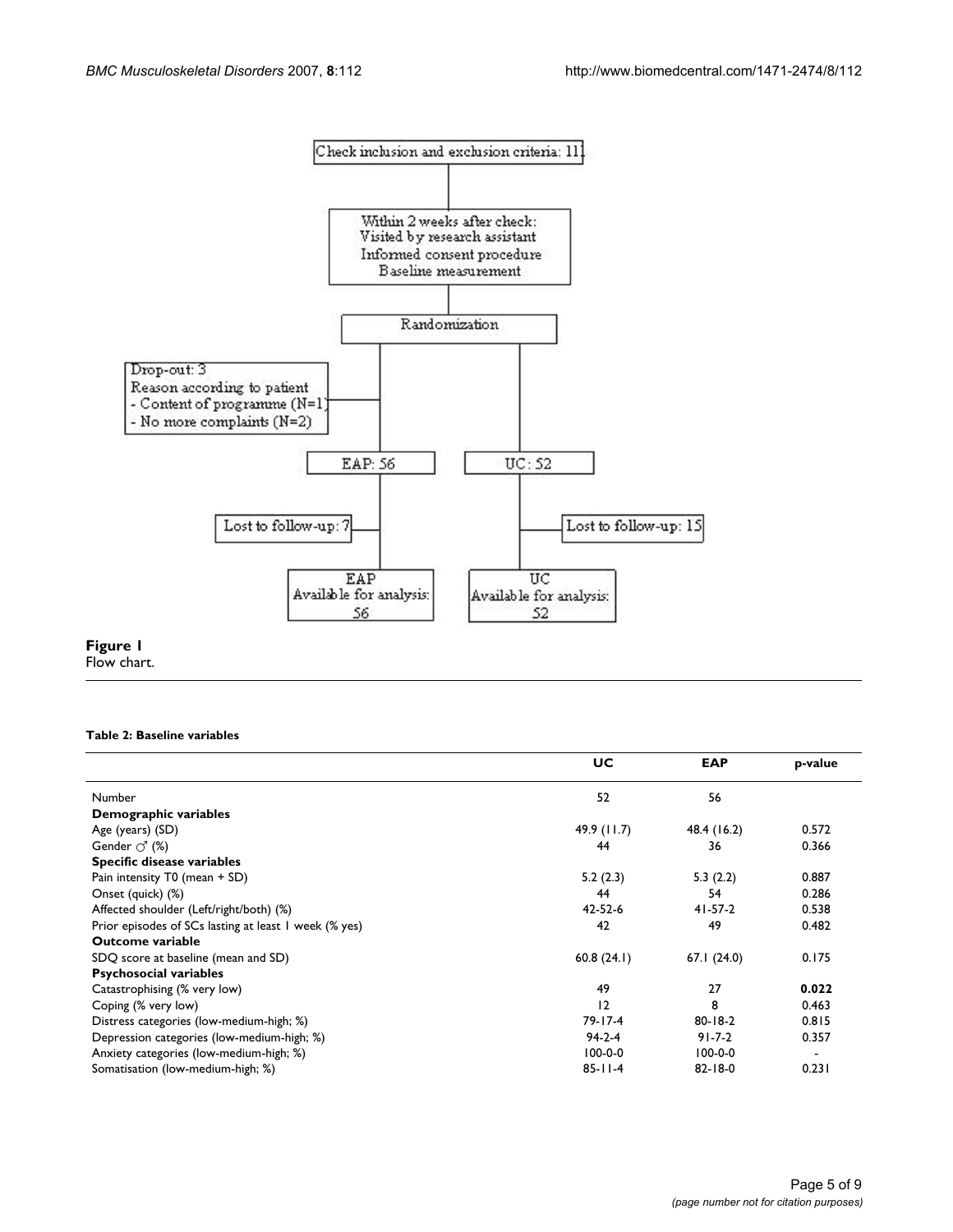| Variable                               | <b>Estimate (SE)</b> | p-value |
|----------------------------------------|----------------------|---------|
|                                        |                      |         |
| <b>Fixed parameter</b>                 |                      |         |
| Treatment group                        | 3.44(4.98)           | 0.4916  |
| Time dummy 1 (6 weeks) <sup>1</sup>    | $-8.18(3.24)$        | 0.01162 |
| Time dummy 2 $(26$ weeks) <sup>3</sup> | $-17.26(4.03)$       | 0.00002 |
| Catastrophising at baseline            | 6.84(5.10)           | 0.0000  |
| SDQ score at baseline                  | 0.53(0.11)           | 0.0000  |
| <b>Random effects</b>                  |                      |         |
| Variance at patient level              |                      |         |
| $\Box$ Time dummy I                    | 819.03(133.67)       | 0.00002 |
| $\Box$ Time dummy 2                    | 1227.20(205.03)      | 0.00002 |
|                                        |                      |         |

### **Table 3: Results of the linear multilevel analysis of SDQ**

1 This variable has the code 1 for 6 weeks and 0 otherwise

2 Based on the Wald statistic

3 This variable has the code 1 for 26 weeks and 0 otherwise

and time dummy 2, indicating a significant effect on PPR of the time elapsed since baseline. Baseline levels of catastrophising did not have a significant effect on the PPR and were excluded from the final analysis model.

### **Discussion**

Multilevel analysis using either Shoulder Disability Questionnaire (SDQ) scores or PPR as the outcome variable failed to show a significant effect of the EAP. Baseline levels of catastrophising were significantly and positively related to functional limitations. Patient-perceived recovery (PPR), on the other hand, was not significantly related to baseline levels of catastrophising. A significant effect of time was found for both outcome variables.

The positive and significant correlation between functional limitations and elevated levels of catastrophising at baseline suggests the existence of a relation between the two. Such a relation is plausible, as catastrophising refers to 'an exaggerated negative orientation toward pain stimuli and pain experience' [20-22]. This may cause patients with SCs to be more reluctant to use their shoulder, resulting in increased functional limitations.

In view of this, it is remarkable that no relation was found between catastrophising and patient-perceived recovery, since negative orientation is expected to affect the perception of the SCs as well. Such a relation between catastrophising and the chronic pain experience has indeed been found in patients with low back pain [23-27]. Furthermore, Kuijpers et al. also found an association between catastrophising at baseline and PPR after 6 weeks in patients with SCs. A possible explanation for the absence of a relation in our analysis may have been the dichotomous nature of the outcome measure making it difficult to detect a relation between catastrophising and patientperceived recovery.

The relation between catastrophising and functional limitations at baseline and the absence of a relation with patient-perceived recovery raises some questions. Why does the EAP have no effect on functional limitations, even though one of its aims is to change catastrophising cognitions? On the other hand, the absence of a relation with patient-perceived recovery raises the question whether it is worthwhile to intervene on catastrophising cognitions if no relation is found between the two although it is also possible that the absence of such a relation can be attributed to the dichotomous nature of the outcome measure.

At the start of this study, little was known about the specific effect of psychosocial determinants in SCs, although interventions aiming to modify these determinants, such

| Variable                                                                    | <b>Estimate (SE)</b>     | OR            | 95% CI                        | p-value          |  |
|-----------------------------------------------------------------------------|--------------------------|---------------|-------------------------------|------------------|--|
| <b>Fixed parameter</b><br>Treatment group                                   | 0.85(0.63)               | 2.34          | [0.68; 8.00]                  | 0.1784           |  |
| Time dummy $1$ (6 weeks) <sup>2</sup><br>Time dummy $2(26 \text{ weeks})^3$ | 1.24(0.45)<br>2.60(0.49) | 3.46<br>13.46 | [1.43; 8.33]<br>[5.16; 35.16] | 0.0056<br>0.0000 |  |

1 Based on the Wald statistic

2 This variable has the code 1 for 6 weeks and 0 otherwise

3 This variable has the code 1 for 26 weeks and 0 otherwise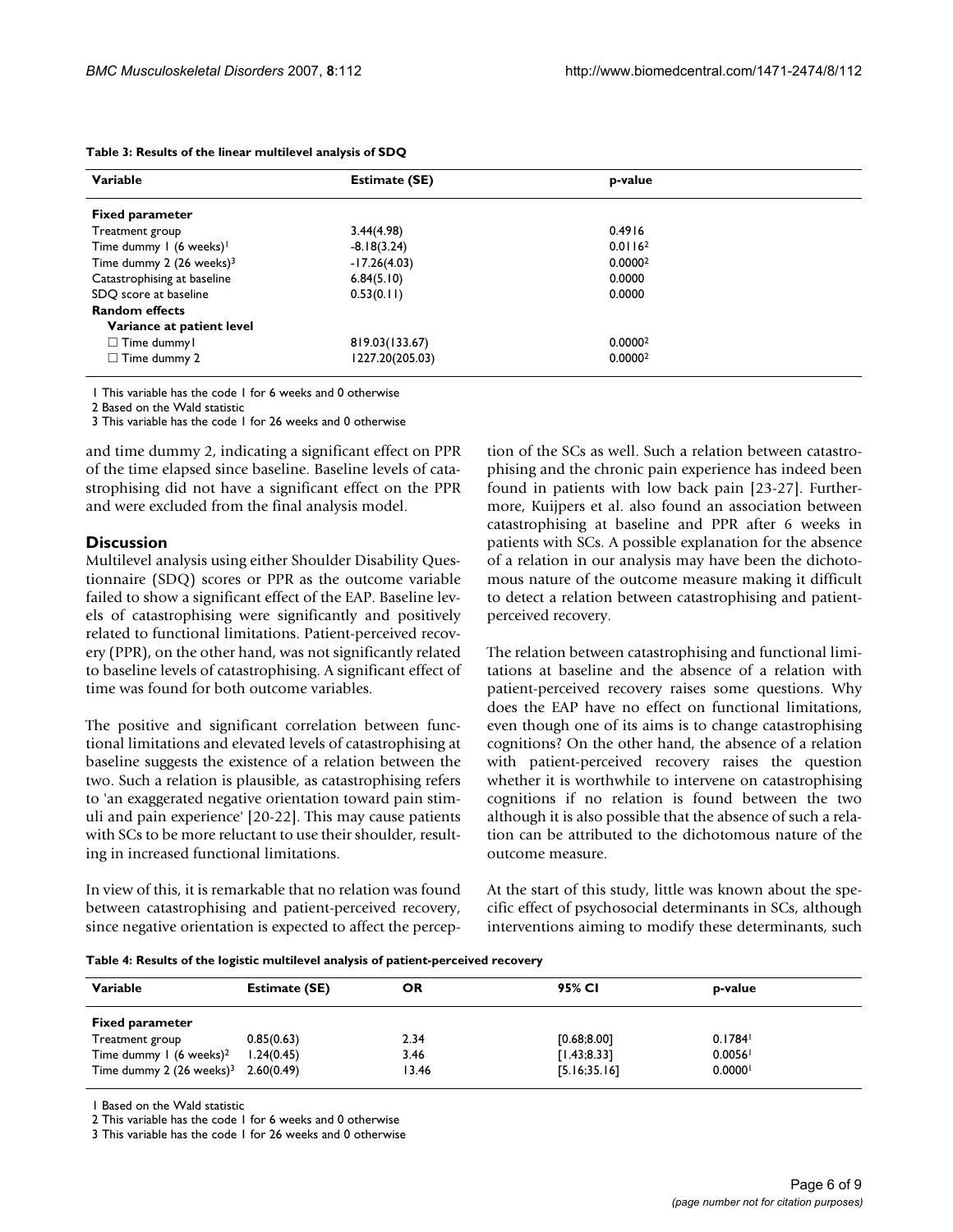as cognitive behavioural programs were considered to be promising for musculoskeletal pain in general [4-8]. We developed the EAP to fill a gap in UC, which focuses mainly on biomedical determinants. The EAP uses techniques used in cognitive behavioural therapy that were expected to benefit patients in the early stages of SCs. Furthermore, GPs had to be able to apply these techniques after a brief training whereas cognitive behavioural programs are usually administered by specialized therapists.

The lack of information on specific psychosocial determinants of SCs made us develop a generic intervention addressing several psychosocial determinants, of which catastrophising cognitions is only one. This generic nature of the EAP may be the reason that we found no effect on outcome. Although this study shows that catastrophising at baseline is related to one of the outcome measures, namely functional limitations, catastrophising cognitions are not the main focus of the EAP. Another reason for the absence of an effect of the EAP may be that other, unknown, determinants are more closely related to SCs. This view is supported by the absence of a relation between catastrophising at baseline and patient-perceived recovery, suggesting that the relation between catastrophising and outcome is not as straightforward as expected.

It should be noted that the relation between catastrophising at baseline and functional limitations was a coincidental finding of this study. Baseline levels of catastrophising were initially entered into the multilevel models to adjust for baseline differences between study groups. A study by van der Windt et al. showed that higher levels of catastrophising in patients with longer symptom duration are significantly associated with persistent symptoms [28]. Further study is needed to evaluate the effect of catastrophising in SCs and the possibilities of interventions focusing on catastrophising.

The significant effect of time on outcome suggests that SCs are likely to improve over time regardless of the intervention. This positive effect of time is found in other studies as well [10,29-31]. Identifying patients with this favourable natural course in the early stages of SCs appears to be difficult [32]. Otherwise, the effectiveness of any intervention could be improved by focussing on the patients at risk. Further study is needed to identify factors predicting a favourable natural course in the early stages.

Analysis of videotaped consultations showed that not all key features of the EAP were applied by the trained GPs [33]. Furthermore, GPs administering UC were already including some key features exclusively attributed to the EAP in their UC. This may have reduced the contrast between the treatment groups.

Ours appears to be the first study addressing psychosocial determinants in patients with acute and sub-acute SCs in general practice. A recent study evaluating a similar intervention in patients with low back pain in general practice also found no effect [34].

Outcome measures were collected using self reported questionnaires. Both patient perceived recovery and functional limitations may thus be influenced by the state of mind of the patient reporting the outcome. From this point of view, outcome measures reflect the patient's subjective perspective whereas an objective measure would be unbiased by the patient's state of mind. We preferred a subjective outcome over an objective outcome as we wanted to evaluate the effectiveness of the intervention from the patient's perspective.

The effect of the EAP on total costs related to SCs is evaluated using bootstrap analysis [35]. This analysis showed that the EAP is more effective but at higher costs. Furuthermore, healthcare utilisation showed no difference between the study groups. It should be noted that a bootstrap analysis is specifically designed to evaluate the costeffectiveness of an intervention. The multilevel analysis presented in this paper is able to determine the isolated effect of the EAP.

Recruitment by GPs fell short of our expectations. Therefore we opted for an alternative strategy using advertisements. This introduces the risk of selection bias. However, a comparison of baseline values (not presented) showed no differences between the recruitment methods. Even more, entering recruitment method as a variable in the multilevel analysis showed no significant effect of recruitment method on outcome (not presented in this paper). It appeared that GPs recruiting patients were less accurate in checking the inclusion and exclusion criteria. This resulted in a higher exclusion rate of patients referred for participation in the trial by GPs.

It may be questioned whether a brief training is sufficient to enable GPs to administer the EAP as prescribed. Our hypothesis was that patients' cognitions and behaviours in the acute and sub-acute stages of the SCs are susceptible to modification. We may have underestimated, however, that cognitions and behaviours by the GPs towards SCs were less susceptible to modification, and that the GPs might require a more intense training to become thoroughly acquainted with the key features of the EAP. This may have affected the quality of the EAP administered by the GPs.

Based on our sample size calculation, we needed 82 patients per treatment group. However, patient recruitment fell short of our expectations. Eventually, 56 patients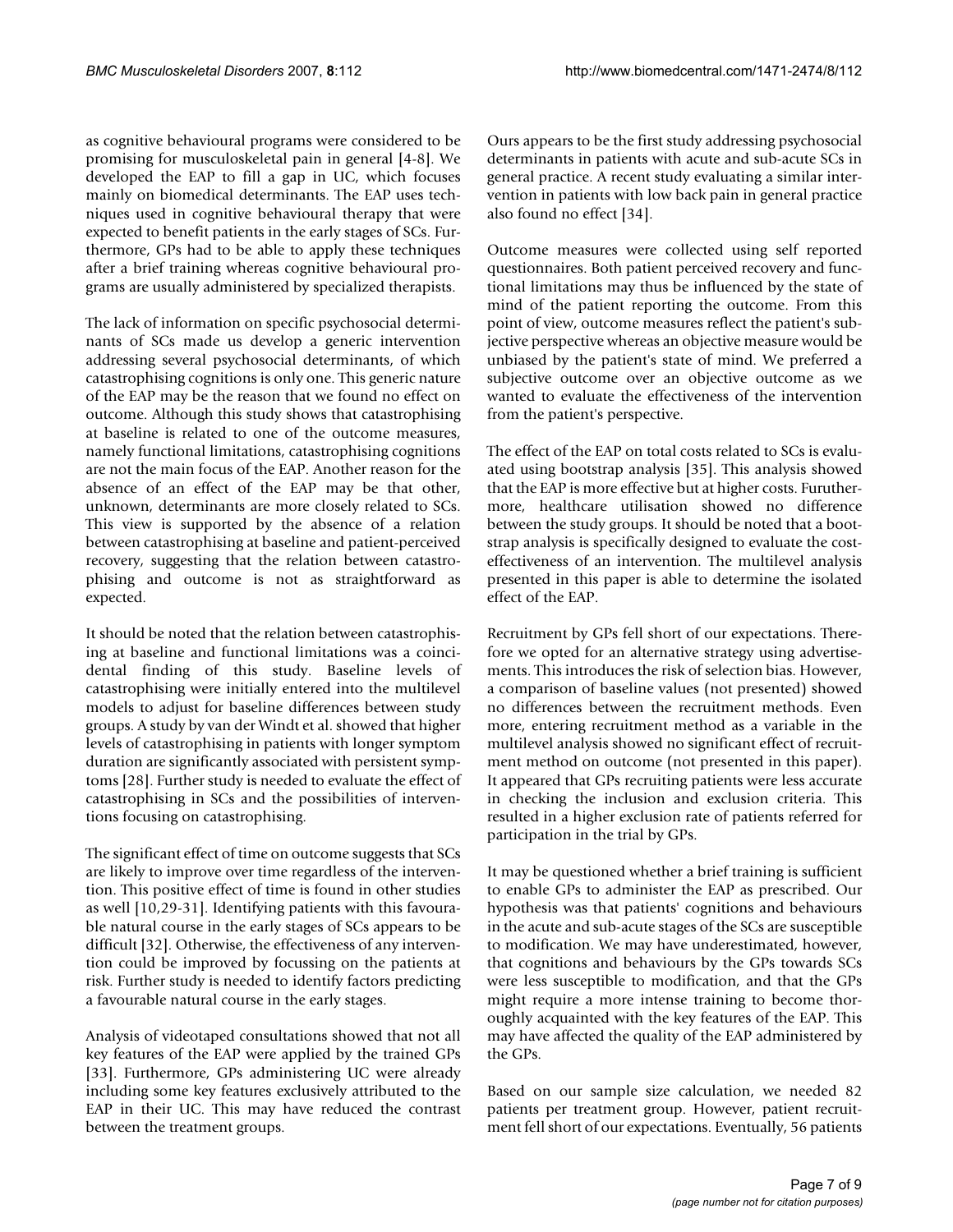were included in the EAP group and 52 patients were included in the UC group. This resulted in a reduction of the power of this study. A post-hoc power calculation indicated a statistical power of 0.63, compared to the intended power of 0.80. This power reduction increases the risk of a 'false negative' finding in this study.

Although complete data was available for 67% of the patients in the UC group and 79% of the patients in the EAP group, multilevel analysis made it possible to use all data available of the 52 patients in the UC group and 56 patients in the EAP group. The difference in available complete data between groups may be influenced by the fact that patients were not blinded. It is likely that patients in the UC group were less inclined to complete participation in the study after being allocated to UC.

### **Conclusion**

Multilevel analysis shows that the EAP has no significant effect on the outcome of SCs. A coincidental finding of this study was the relation between catastrophising at baseline and functional limitations. This relation suggests that an intervention focusing specifically on catastrophising may be more successful in reducing functional limitations in the long term. In contrast, the EAP addresses catastrophising as one of several psychosocial determinants of SCs. The effect of an intervention focusing on catastrophising may be improved by selecting patients with elevated levels of catastrophising at baseline. Further research is needed to evaluate the effect of catastrophising at baseline on the course of SCs.

### **Competing interests**

The author(s) declare that they have no competing interests.

### **Authors' contributions**

CDB drafted the manuscript, participated in the design of the study and performed the statistical analysis. RDB and GJD participated in the coordination of the study and helped to draft the manuscript. JG and MG participated in the coordination of the study and the design of the questionnaires. WVDH critically reviewed the methods used in this study and helped to draft the manuscript. GVDH conceived of the study and participated in the design of the study and reviewed the manuscript. MC participated in the statistical analysis. All authors read and approved the final manuscript.

### **Acknowledgements**

The EAP-trial is part of the Dutch Shoulder Disability Study, a comprehensive prognostic cohort study on SCs, with randomised clinical trials in subcohorts. The Dutch Shoulder Disability Study is funded by the Netherlands Organisation for Scientific Research (NWO, grant number 904-65-901).

### **References**

- 1. Linton S: **[A Systematic Review of Psychological Risk Factors](http://www.ncbi.nlm.nih.gov/entrez/query.fcgi?cmd=Retrieve&db=PubMed&dopt=Abstract&list_uids=10788861) [for Back and Neck Pain.](http://www.ncbi.nlm.nih.gov/entrez/query.fcgi?cmd=Retrieve&db=PubMed&dopt=Abstract&list_uids=10788861)** *Spine* 2000, **25:**1148-1156.
- 2. Turk DC: **The Role of Demographic and Psychosocial Factors in Transition from Acute to Chronic Pain.** *Volume 8*. Edited by: Jensen TS, Turner JA, Z. WH. IASP Press; 1997:185-213.
- 3. Weiser S, Cedraschi C: **[Psychosocial Issues In The Prevention](http://www.ncbi.nlm.nih.gov/entrez/query.fcgi?cmd=Retrieve&db=PubMed&dopt=Abstract&list_uids=1477896) [Of Chronic Low Back Pain - A Literature Review.](http://www.ncbi.nlm.nih.gov/entrez/query.fcgi?cmd=Retrieve&db=PubMed&dopt=Abstract&list_uids=1477896)** *Bailliere's Clinical Rheumatology* 1992, **6(3):**657-684.
- 4. Linton SJ: **Prevention With Special Reference To Chronic Musculoskeletal Disorders.** In *Psychosocial Factors In Pain* Edited by: Gatchel RJ, Turk DC. New York , Guilford Publications; 1999:374-389.
- 5. Mitchell RI, Carmen GM: **[Results of a multicenter trial using an](http://www.ncbi.nlm.nih.gov/entrez/query.fcgi?cmd=Retrieve&db=PubMed&dopt=Abstract&list_uids=2144916) [intensive active exercise program for the treatment of acute](http://www.ncbi.nlm.nih.gov/entrez/query.fcgi?cmd=Retrieve&db=PubMed&dopt=Abstract&list_uids=2144916) [soft tissue and back injuries.](http://www.ncbi.nlm.nih.gov/entrez/query.fcgi?cmd=Retrieve&db=PubMed&dopt=Abstract&list_uids=2144916)** *Spine* 1990, **15(6):**514-521.
- 6. Lindstrom I, Ohlund C, Eek C, Wallin L, Peterson LE, Fordyce WE, Nachemson AL: **[The effect of graded activity on patients with](http://www.ncbi.nlm.nih.gov/entrez/query.fcgi?cmd=Retrieve&db=PubMed&dopt=Abstract&list_uids=1533941) subacute low back pain: a randomized prospective clinical [study with an operant-conditioning behavioral approach.](http://www.ncbi.nlm.nih.gov/entrez/query.fcgi?cmd=Retrieve&db=PubMed&dopt=Abstract&list_uids=1533941)** *Phys Ther* 1992, **72(4):**279-90; discussion 291-3.
- 7. Haig AJ, Linton P, McIntosh M, Moneta L, Mead PB: **[Aggressive](http://www.ncbi.nlm.nih.gov/entrez/query.fcgi?cmd=Retrieve&db=PubMed&dopt=Abstract&list_uids=2138664) early medical management by a specialist in physical medi[cine and rehabilitation: effect on lost time due to injuries in](http://www.ncbi.nlm.nih.gov/entrez/query.fcgi?cmd=Retrieve&db=PubMed&dopt=Abstract&list_uids=2138664) [hospital employees.](http://www.ncbi.nlm.nih.gov/entrez/query.fcgi?cmd=Retrieve&db=PubMed&dopt=Abstract&list_uids=2138664)** *J Occup Med* 1990, **32(3):**241-244.
- 8. Malmivaara A, Hakkinen U, Aro T, Heinrichs ML, Koskenniemi L, Kuosma E, Lappi S, Paloheimo R, Servo C, Vaaranen V, *et al.*: **[The](http://www.ncbi.nlm.nih.gov/entrez/query.fcgi?cmd=Retrieve&db=PubMed&dopt=Abstract&list_uids=7823996) [treatment of acute low back pain--bed rest, exercises, or](http://www.ncbi.nlm.nih.gov/entrez/query.fcgi?cmd=Retrieve&db=PubMed&dopt=Abstract&list_uids=7823996) [ordinary activity?](http://www.ncbi.nlm.nih.gov/entrez/query.fcgi?cmd=Retrieve&db=PubMed&dopt=Abstract&list_uids=7823996)** *N Engl J Med* 1995, **332(6):**351-355.
- 9. Winters JC, Jongh ACD, D. A. W. M. van der Windt, Jonquiere M, Winter AFD, G. J. M. G. van der Heijden, Sobel JS, Goudswaard AN: **NHG-Standaard Schouderklachten.** *Huisarts en Wetenschap* 1999, **42(5):**222-231.
- 10. Windt DA, Koes BW, Boeke AJ, Deville W, Jong BAD, Bouter LM: **[Shoulder disorders in general practice: prognostic indicators](http://www.ncbi.nlm.nih.gov/entrez/query.fcgi?cmd=Retrieve&db=PubMed&dopt=Abstract&list_uids=8917870) [of outcome.](http://www.ncbi.nlm.nih.gov/entrez/query.fcgi?cmd=Retrieve&db=PubMed&dopt=Abstract&list_uids=8917870)** *Br J Gen Pract* 1996, **46(410):**519-523.
- 11. Wit R, Dam F, Litjens M, H. HAS: **Assessment of Pain Cognitions in Cancer Patients with Chronic Pain.** *Journal of Pain and Symptom Management* 2001, **22(5):**911-924.
- 12. Fordyce WE: **[Behavioral Methods For Chronic Pain And Ill](http://www.ncbi.nlm.nih.gov/entrez/query.fcgi?cmd=Retrieve&db=PubMed&dopt=Abstract&list_uids=1063343)[ness.](http://www.ncbi.nlm.nih.gov/entrez/query.fcgi?cmd=Retrieve&db=PubMed&dopt=Abstract&list_uids=1063343)** Saint Louis , C. V. Mosby Company; 1976.
- 13. Bruijn CD, de Bie R, Geraets J, Goossens M, Koke A, van den Heuvel W, van der Heijden G, Dinant GJ: **[Evaluation of an education and](http://www.ncbi.nlm.nih.gov/entrez/query.fcgi?cmd=Retrieve&db=PubMed&dopt=Abstract&list_uids=15715914) [activation programme to prevent chronic shoulder com](http://www.ncbi.nlm.nih.gov/entrez/query.fcgi?cmd=Retrieve&db=PubMed&dopt=Abstract&list_uids=15715914)[plaints: design of an RCT \[ISRCTN71777817\].](http://www.ncbi.nlm.nih.gov/entrez/query.fcgi?cmd=Retrieve&db=PubMed&dopt=Abstract&list_uids=15715914)** *BMC Fam Pract* 2005, **6(1):**7.
- 14. Prout H, Butler C, Kinnersley P, Robling M, Hood K, Tudor-Jones R: **[A qualitative evaluation of implementing a randomized con](http://www.ncbi.nlm.nih.gov/entrez/query.fcgi?cmd=Retrieve&db=PubMed&dopt=Abstract&list_uids=14701891)[trolled trial in general practice.](http://www.ncbi.nlm.nih.gov/entrez/query.fcgi?cmd=Retrieve&db=PubMed&dopt=Abstract&list_uids=14701891)** *Fam Pract* 2003, **20(6):**675-681.
- 15. van der Heijden GJMG, Leffers P, Bouter LM: **Development And Responsiveness Of The Shoulder Disability Questionnaire.** *Journal of Clinical Epidemiology* 1999.
- 16. Terluin B: **De Vierdimensionale Klachtenlijst (4DKL) In De Huisartspraktijk.** *De Psycholoog* 1998:18-24.
- 17. Berg SGMS, Vlaeyen JWS, Kuile MM, Spinhoven P, Breukelen G, Kole-Snijders AMJ: **Pijn Coping en Cognitie Lijst.** 1999.
- 18. Rasbash J, Browne W, Goldstein H, Yang M, Plewis I, Healy M, Woodhouse G, Draper D, Langford I, Lewis T: **[A user's guide to MLwiN](http://www.ncbi.nlm.nih.gov/entrez/query.fcgi?cmd=Retrieve&db=PubMed&dopt=Abstract&list_uids=10960866) [\(Second Edition\).](http://www.ncbi.nlm.nih.gov/entrez/query.fcgi?cmd=Retrieve&db=PubMed&dopt=Abstract&list_uids=10960866)** London , Institute of Education University of London; 2000.
- 19. Rasbash J, Browne W, Healy M, Cameron B, Charlton C: **[MLwiN.](http://www.ncbi.nlm.nih.gov/entrez/query.fcgi?cmd=Retrieve&db=PubMed&dopt=Abstract&list_uids=11483471)** 1.10.0007 edition. London , Multilevel Models Project Institute of Education; 2001.
- 20. Chaves JF, Brown JM: **[Spontaneous cognitive strategies for the](http://www.ncbi.nlm.nih.gov/entrez/query.fcgi?cmd=Retrieve&db=PubMed&dopt=Abstract&list_uids=3612783) [control of clinical pain and stress.](http://www.ncbi.nlm.nih.gov/entrez/query.fcgi?cmd=Retrieve&db=PubMed&dopt=Abstract&list_uids=3612783)** *J Behav Med* 1987, **10(3):**263-276.
- 21. Geisser ME, Robinson ME, Keefe FJ, Weiner ML: **[Catastrophizing,](http://www.ncbi.nlm.nih.gov/entrez/query.fcgi?cmd=Retrieve&db=PubMed&dopt=Abstract&list_uids=7854806) [depression and the sensory, affective and evaluative aspects](http://www.ncbi.nlm.nih.gov/entrez/query.fcgi?cmd=Retrieve&db=PubMed&dopt=Abstract&list_uids=7854806) [of chronic pain.](http://www.ncbi.nlm.nih.gov/entrez/query.fcgi?cmd=Retrieve&db=PubMed&dopt=Abstract&list_uids=7854806)** *Pain* 1994, **59(1):**79-83.
- 22. Sullivan MJL, Bishop SR, Pivik J: **The pain catastrophizing scale: development and validation.** *Psychol Assess* 1995, **7:**524-532.
- 23. Crombez G, Vlaeyen JWS, Heuts PHTG, Lysens R: **[Pain-Related](http://www.ncbi.nlm.nih.gov/entrez/query.fcgi?cmd=Retrieve&db=PubMed&dopt=Abstract&list_uids=10204746) Fear Is More Disabling Than Pain Itself: Evidence On The [Role Of Pain-Related Fear In Chronic Back Pain Disability.](http://www.ncbi.nlm.nih.gov/entrez/query.fcgi?cmd=Retrieve&db=PubMed&dopt=Abstract&list_uids=10204746)** *Pain* 1999, **80:**329-339.